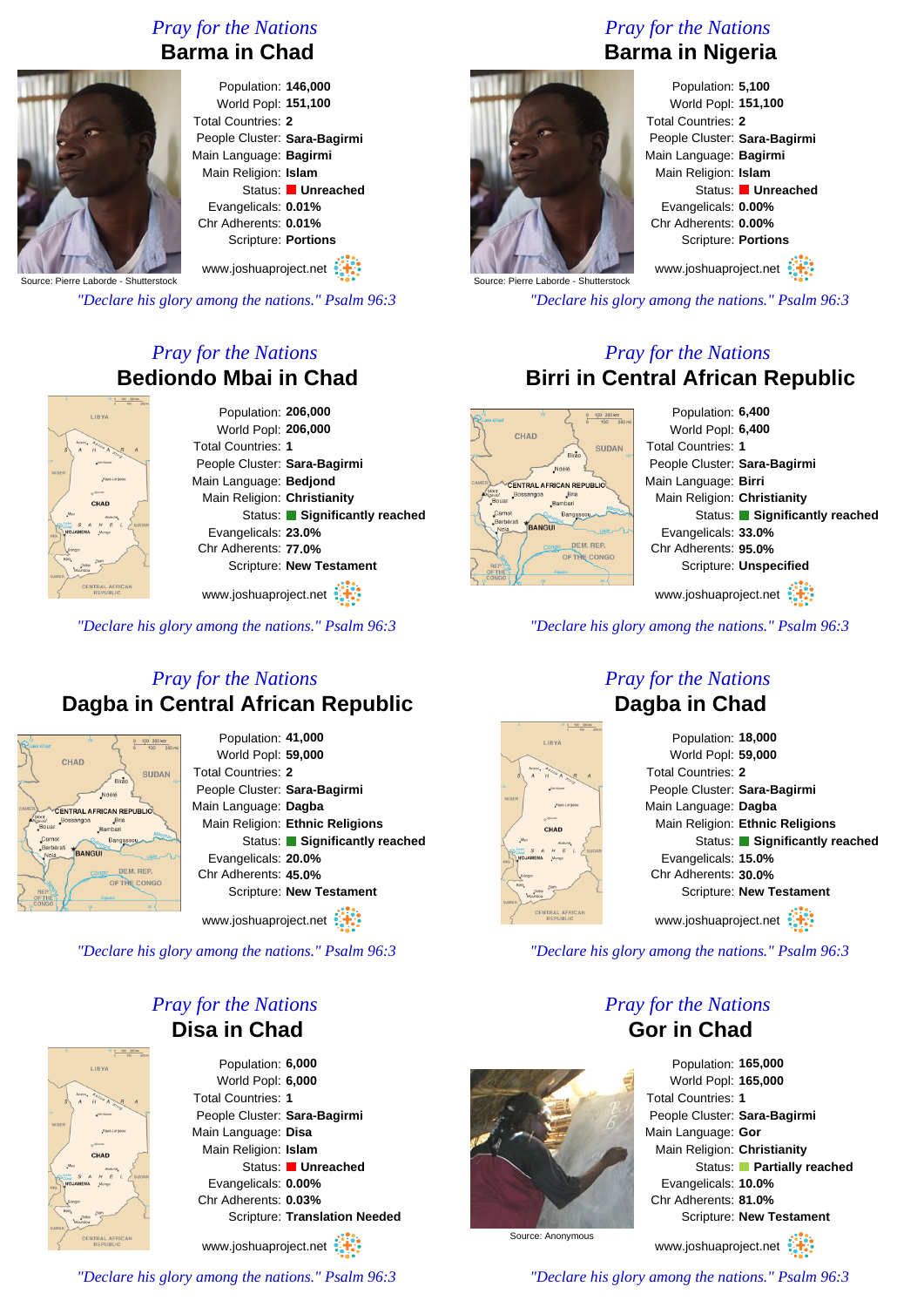# *Pray for the Nations*

# **Goulai in Chad**



Population: **532,000** World Popl: **532,000** Total Countries: **1** People Cluster: **Sara-Bagirmi** Main Language: **Gulay** Main Religion: **Christianity** Status: **Partially reached** Evangelicals: **3.0%** Chr Adherents: **55.0%** Scripture: **New Testament**

www.joshuaproject.net

*"Declare his glory among the nations." Psalm 96:3*

# LIBY/ CHAD

### *Pray for the Nations* **Jaya in Chad**

Population: **7,200** World Popl: **7,200** Total Countries: **1** People Cluster: **Sara-Bagirmi** Main Language: **Jaya** Main Religion: **Islam** Status: **Unreached** Evangelicals: **0.03%** Chr Adherents: **0.03%** Scripture: **Translation Started**

www.joshuaproject.net

*"Declare his glory among the nations." Psalm 96:3*



*Pray for the Nations* **Kaba in Chad**

> Population: **60,000** World Popl: **170,500** Total Countries: **3** People Cluster: **Sara-Bagirmi** Main Language: **Kabba** Main Religion: **Christianity** Status: **Significantly reached** Evangelicals: **26.0%** Chr Adherents: **60.0%** Scripture: **New Testament** www.joshuaproject.net

Source: Anonymous

*"Declare his glory among the nations." Psalm 96:3*

# *Pray for the Nations* **Kaba Dunjo, Sara in Central African Republic**



Population: **5,800** World Popl: **5,800** Total Countries: **1** People Cluster: **Sara-Bagirmi** Main Language: **Kaba Naa, Sara** Main Religion: **Ethnic Religions** Status: **Significantly reached** Evangelicals: **18.0%** Chr Adherents: **48.0%** Scripture: **New Testament** www.joshuaproject.net

*"Declare his glory among the nations." Psalm 96:3*

# *Pray for the Nations* **Gula, Sara Gula in Chad**

| LIBYA                                         |
|-----------------------------------------------|
|                                               |
|                                               |
|                                               |
| ACCOU, $\frac{4020U}{H}$ A $\frac{E}{S}$<br>A |
| $-20$<br>Eni Koussi                           |
|                                               |
| <b>NIGER</b><br>Faya-Largeau                  |
|                                               |
|                                               |
| ey Djourad                                    |
|                                               |
| CHAD                                          |
| Mao<br>Abéché                                 |
| SUDAN<br>$\frac{100}{200}$ S A H E L          |
| NDJAMENA Mongo                                |
| NIG.                                          |
| Bongor                                        |
|                                               |
| Kélo <sub>s</sub><br>Sarh<br>Doba             |
| Moundou<br><b>CAMER</b>                       |
|                                               |
| <b>CENTRAL AFRICAN</b><br><b>REPUBLIC</b>     |

#### Population: **26,000** World Popl: **26,000** Total Countries: **1** People Cluster: **Sara-Bagirmi** Main Language: **Gula** Main Religion: **Islam** Status: **Partially reached** Evangelicals: **10.0%** Chr Adherents: **20.0%** Scripture: **Translation Needed** www.joshuaproject.net

*"Declare his glory among the nations." Psalm 96:3*

# *Pray for the Nations* **Kabba in Central African Republic**

Source: Anonymous

Population: **101,000** World Popl: **170,500** Total Countries: **3** People Cluster: **Sara-Bagirmi** Main Language: **Kabba** Main Religion: **Ethnic Religions** Status: **Significantly reached** Evangelicals: **17.0%** Chr Adherents: **50.0%** Scripture: **New Testament** www.joshuaproject.net

*"Declare his glory among the nations." Psalm 96:3*



# *Pray for the Nations* **Kaba, Laka in Nigeria**

Population: **9,500** World Popl: **170,500** Total Countries: **3** People Cluster: **Sara-Bagirmi** Main Language: **Kabba** Main Religion: **Islam** Status: **Partially reached** Evangelicals: **2.6%** Chr Adherents: **5.0%** Scripture: **New Testament** www.joshuaproject.net

*"Declare his glory among the nations." Psalm 96:3*

### *Pray for the Nations* **Kaba Na in Chad**

Population: **114,000** World Popl: **114,000** Total Countries: **1** People Cluster: **Sara-Bagirmi** Main Language: **Kaba Naa, Sara** Main Religion: **Christianity** Status: **Significantly reached** Evangelicals: **28.0%** Chr Adherents: **74.0%** Scripture: **New Testament** www.joshuaproject.net

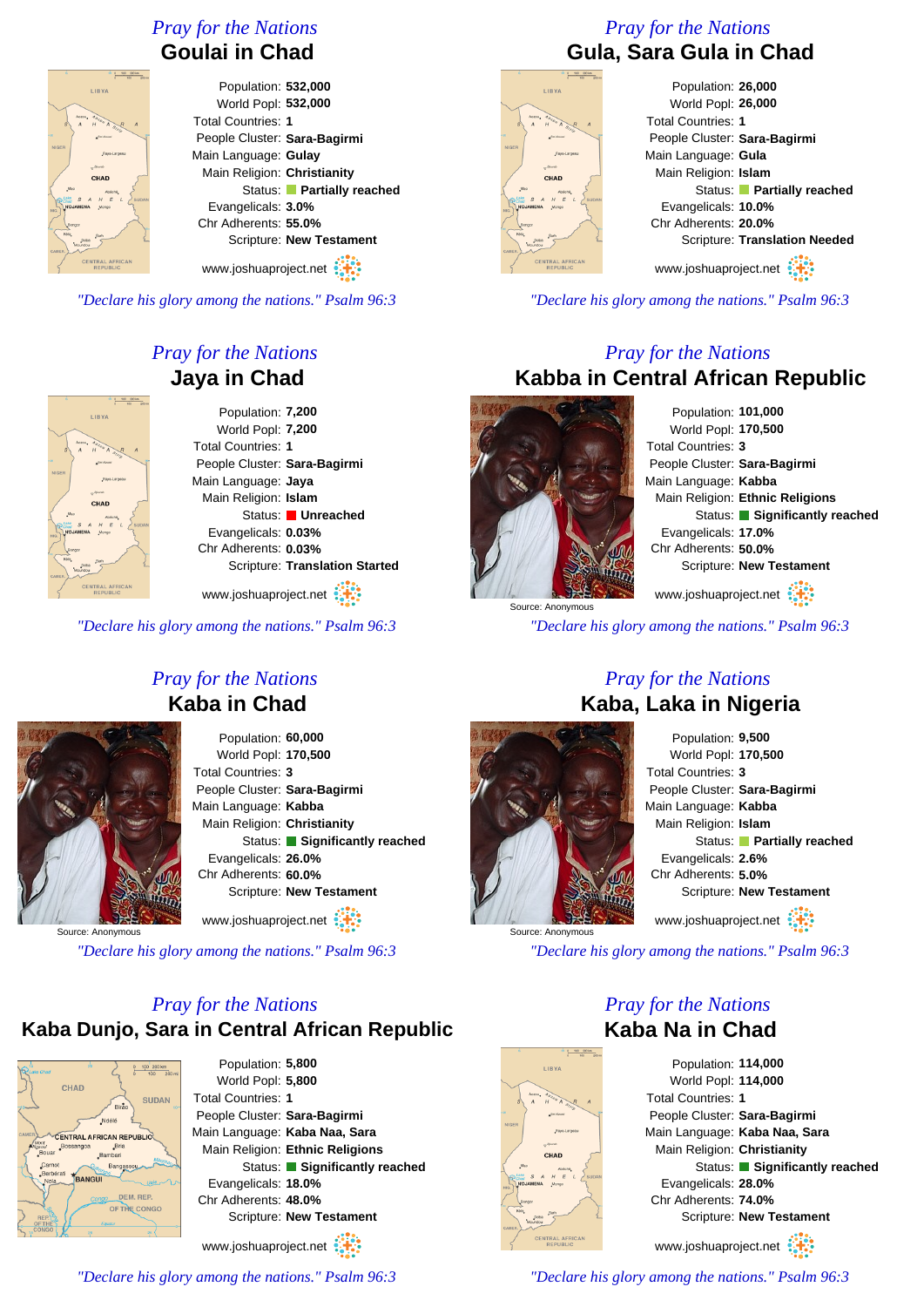# *Pray for the Nations* **Kabba-Laka in Cameroon**

#### Population: **9,100**  $0 100 200 km$ World Popl: **202,100** CHAD Total Countries: **3** NIGERIA People Cluster: **Sara-Bagirmi** Main Language: **Laka** Ngapu Main Religion: **Christianity** CAMEROON Status: **Partially reached** Evangelicals: **10.0%** YAOUNDÉ Chr Adherents: **51.0%** Scripture: **New Testament** www.joshuaproject.net

*"Declare his glory among the nations." Psalm 96:3*

# *Pray for the Nations* **Kabba-Laka in Chad**

| Population: 190,000           |
|-------------------------------|
| World Popl: 202,100           |
| <b>Total Countries: 3</b>     |
| People Cluster: Sara-Bagirmi  |
| Main Language: Laka           |
| Main Religion: Christianity   |
| Status: Significantly reached |
| Evangelicals: 33.0%           |
| Chr Adherents: 86.0%          |
| Scripture: New Testament      |
|                               |
|                               |

www.joshuaproject.net

*"Declare his glory among the nations." Psalm 96:3*

# *Pray for the Nations* **Lutos in Central African Republic**



Population: **25,000** World Popl: **31,400** Total Countries: **2** People Cluster: **Sara-Bagirmi** Main Language: **Lutos** Main Religion: **Ethnic Religions** Status: **Significantly reached** Evangelicals: **13.0%** Chr Adherents: **40.0%** Scripture: **New Testament** www.joshuaproject.net

Source: Anonymous

**TIRY** 

*"Declare his glory among the nations." Psalm 96:3*

# *Pray for the Nations* **Mango in Chad**

Population: **107,000** World Popl: **107,000** Total Countries: **1** People Cluster: **Sara-Bagirmi** Main Language: **Mango** Main Religion: **Christianity** Status: **Significantly reached** Evangelicals: **20.0%** Chr Adherents: **70.0%** Scripture: **New Testament** www.joshuaproject.net

*"Declare his glory among the nations." Psalm 96:3*

# *Pray for the Nations* **Kabba-Laka in Central African Republic**



**LIBY** 

CHAD

Population: **3,000** World Popl: **202,100** Total Countries: **3** People Cluster: **Sara-Bagirmi** Main Language: **Laka** Main Religion: **Christianity** Status: **Significantly reached** Evangelicals: **40.0%** Chr Adherents: **60.0%** Scripture: **New Testament**

www.joshuaproject.net

*"Declare his glory among the nations." Psalm 96:3*

# *Pray for the Nations* **Kurumi, Kulfe in Chad**

Population: **13,000** World Popl: **13,000** Total Countries: **1** People Cluster: **Sara-Bagirmi** Main Language: **Kulfa** Main Religion: **Ethnic Religions** Status: **Significantly reached** Evangelicals: **20.0%** Chr Adherents: **25.0%** Scripture: **Translation Needed** www.joshuaproject.net

*"Declare his glory among the nations." Psalm 96:3*

#### *Pray for the Nations* **Lutos-Ruto in Chad**



Population: **6,400** World Popl: **31,400** Total Countries: **2** People Cluster: **Sara-Bagirmi** Main Language: **Lutos** Main Religion: **Christianity** Status: **Significantly reached** Evangelicals: **23.0%** Chr Adherents: **50.0%** Scripture: **New Testament** www.joshuaproject.net

*"Declare his glory among the nations." Psalm 96:3*

# *Pray for the Nations* **Ngam in Central African Republic**



Population: **26,000** World Popl: **169,000** Total Countries: **2** People Cluster: **Sara-Bagirmi** Main Language: **Ngam** Main Religion: **Christianity** Status: **Significantly reached** Evangelicals: **15.0%** Chr Adherents: **65.0%** Scripture: **New Testament** www.joshuaproject.net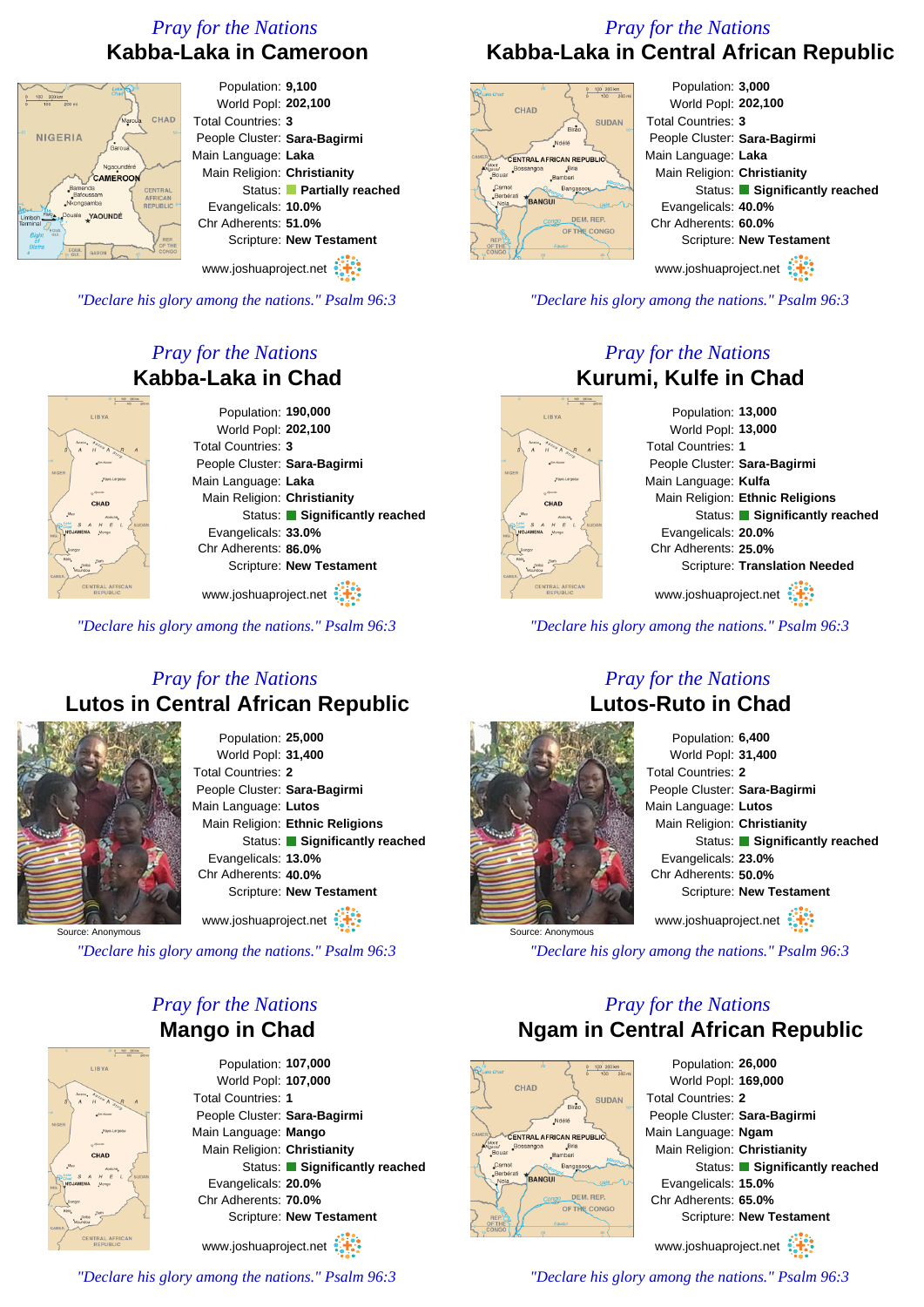# *Pray for the Nations*

#### **Ngam in Chad**

Population: **143,000** World Popl: **169,000** Total Countries: **2** People Cluster: **Sara-Bagirmi** Main Language: **Ngam** Main Religion: **Christianity** Status: **Significantly reached** Evangelicals: **21.0%** Chr Adherents: **80.0%** Scripture: **New Testament**

www.joshuaproject.net

*"Declare his glory among the nations." Psalm 96:3*

# *Pray for the Nations* **Ngambay in Chad**



Main Religion: **Ethnic Religions** Status: **Significantly reached** Scripture: **Complete Bible**

www.joshuaproject.net

*"Declare his glory among the nations." Psalm 96:3*

# *Pray for the Nations* **Sara Kaba in Central African Republic**



Source: Christian Koumtog

 $118V$ 

Population: **20,000** World Popl: **20,000** Total Countries: **1** People Cluster: **Sara-Bagirmi** Main Language: **Sara Kaba** Main Religion: **Ethnic Religions** Status: **Significantly reached** Evangelicals: **19.0%** Chr Adherents: **47.0%** Scripture: **Translation Needed**

www.joshuaproject.net

*"Declare his glory among the nations." Psalm 96:3*

# *Pray for the Nations* **Sara Mbai in Cameroon**



Population: **5,900** World Popl: **304,800** Total Countries: **4** People Cluster: **Sara-Bagirmi** Main Language: **Mbay** Main Religion: **Christianity** Status: **Significantly reached** Evangelicals: **30.0%** Chr Adherents: **70.0%** Scripture: **Complete Bible**

www.joshuaproject.net

*"Declare his glory among the nations." Psalm 96:3*

# *Pray for the Nations* **Ngambay in Cameroon**



Population: **89,000** World Popl: **1,885,000** Total Countries: **3** People Cluster: **Sara-Bagirmi** Main Language: **Ngambay** Main Religion: **Christianity** Status: **Partially reached** Evangelicals: **7.0%** Chr Adherents: **55.0%** Scripture: **Complete Bible**

www.joshuaproject.net

*"Declare his glory among the nations." Psalm 96:3*

# *Pray for the Nations* **Ngambay in Sudan**

Source: Christian Koumtog

Population: **14,000** World Popl: **1,885,000** Total Countries: **3** People Cluster: **Sara-Bagirmi** Main Language: **Ngambay** Main Religion: **Christianity** Status: **Significantly reached** Evangelicals: **15.0%** Chr Adherents: **60.0%** Scripture: **Complete Bible** www.joshuaproject.net

*"Declare his glory among the nations." Psalm 96:3*

#### *Pray for the Nations* **Sara Majingai-Ngama, Sar in Chad**



Population: **481,000** World Popl: **481,000** Total Countries: **1** People Cluster: **Sara-Bagirmi** Main Language: **Sar** Main Religion: **Christianity** Status: **Partially reached** Evangelicals: **4.0%** Chr Adherents: **65.0%** Scripture: **Complete Bible** www.joshuaproject.net

*"Declare his glory among the nations." Psalm 96:3*

# *Pray for the Nations* **Sara Mbai in Central African Republic**



Population: **12,000** World Popl: **304,800** Total Countries: **4** People Cluster: **Sara-Bagirmi** Main Language: **Mbay** Main Religion: **Christianity** Status: **Significantly reached** Evangelicals: **45.0%** Chr Adherents: **95.0%** Scripture: **Complete Bible** www.joshuaproject.net